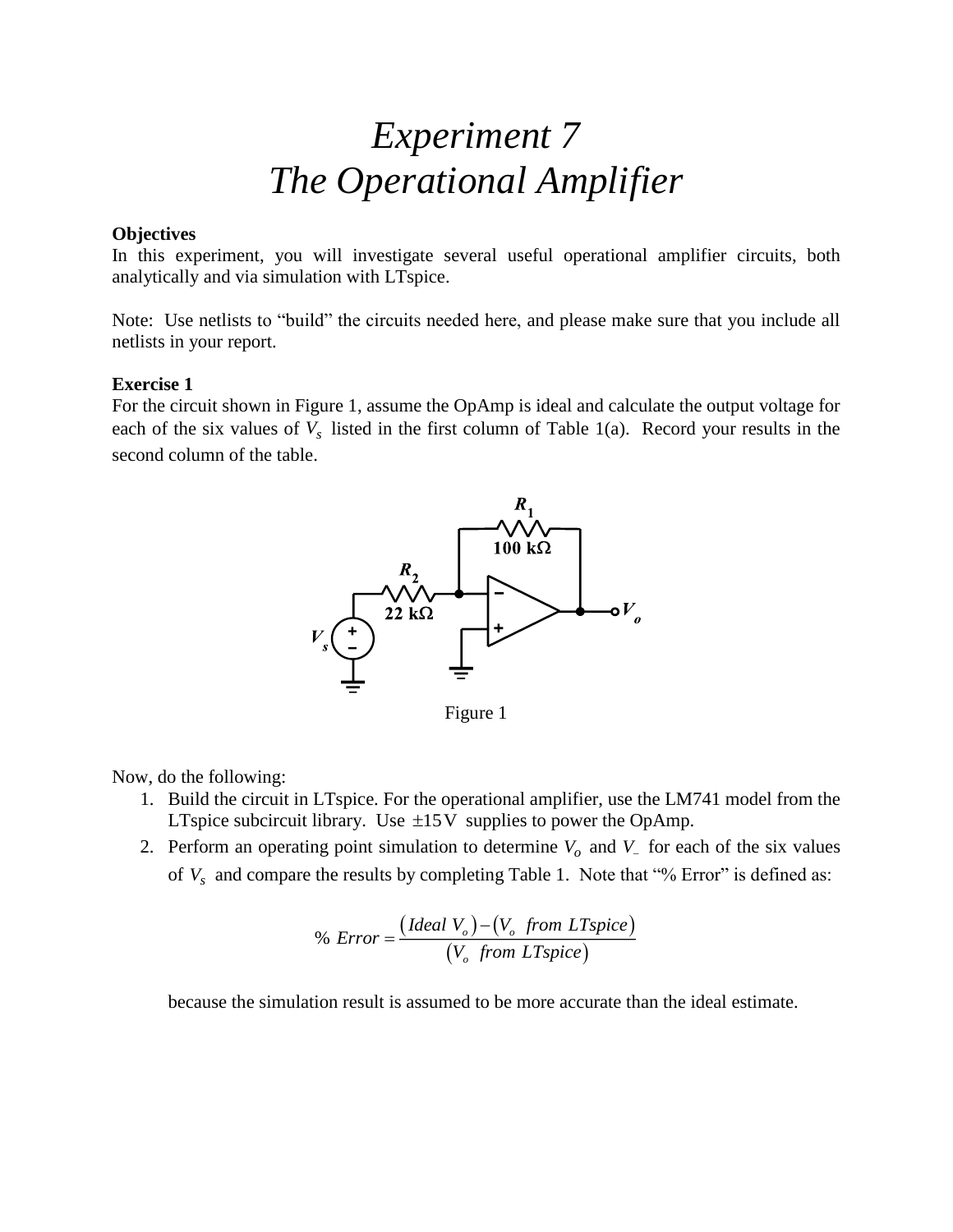| Table $1(a)$      |                        |                        |                             |         |  |  |  |
|-------------------|------------------------|------------------------|-----------------------------|---------|--|--|--|
| $V_s(\mathbf{V})$ | <b>Ideal</b> $V_o$ (V) | $V_o$ from LTspice (V) | $\Delta V$ <sub>o</sub> (V) | % Error |  |  |  |
| 0.4               |                        |                        |                             |         |  |  |  |
| 2.0               |                        |                        |                             |         |  |  |  |
| 3.5               |                        |                        |                             |         |  |  |  |
| $-0.6$            |                        |                        |                             |         |  |  |  |
| $-1.6$            |                        |                        |                             |         |  |  |  |
| $-2.4$            |                        |                        |                             |         |  |  |  |

3. What would you expect for the voltage at the inverting input ( *V*-) in each case if the OpAmp were ideal? What are the simulation results? Use Table 1(b) to record your results.

| $V_s$ (V) | Ideal $V_{-}(V)$ | $V_{.}$ from LTspice (V) |
|-----------|------------------|--------------------------|
| 0.4       |                  |                          |
| 2.0       |                  |                          |
| 3.5       |                  |                          |
| $-0.6$    |                  |                          |
| $-1.6$    |                  |                          |
| $-2.4$    |                  |                          |

4. Can you estimate the gain of the operational amplifier (not the circuit, but the OpAmp itself) based on the simulation results? (This is the  $A<sub>v</sub>$  coefficient of the VCVS in the OpAmp model considered in class.)

Estimated gain of the OpAmp: *A v* = \_\_\_\_\_\_\_\_\_\_\_\_\_\_\_\_\_\_\_\_

Explain how you determined this estimate:

5. Using your estimate from step 4, calculate the maximum allowed value of  $V_s$  that can be applied without causing amplifier saturation. Then perform a simulation to determine that limit, and compare it with your theoretical calculation.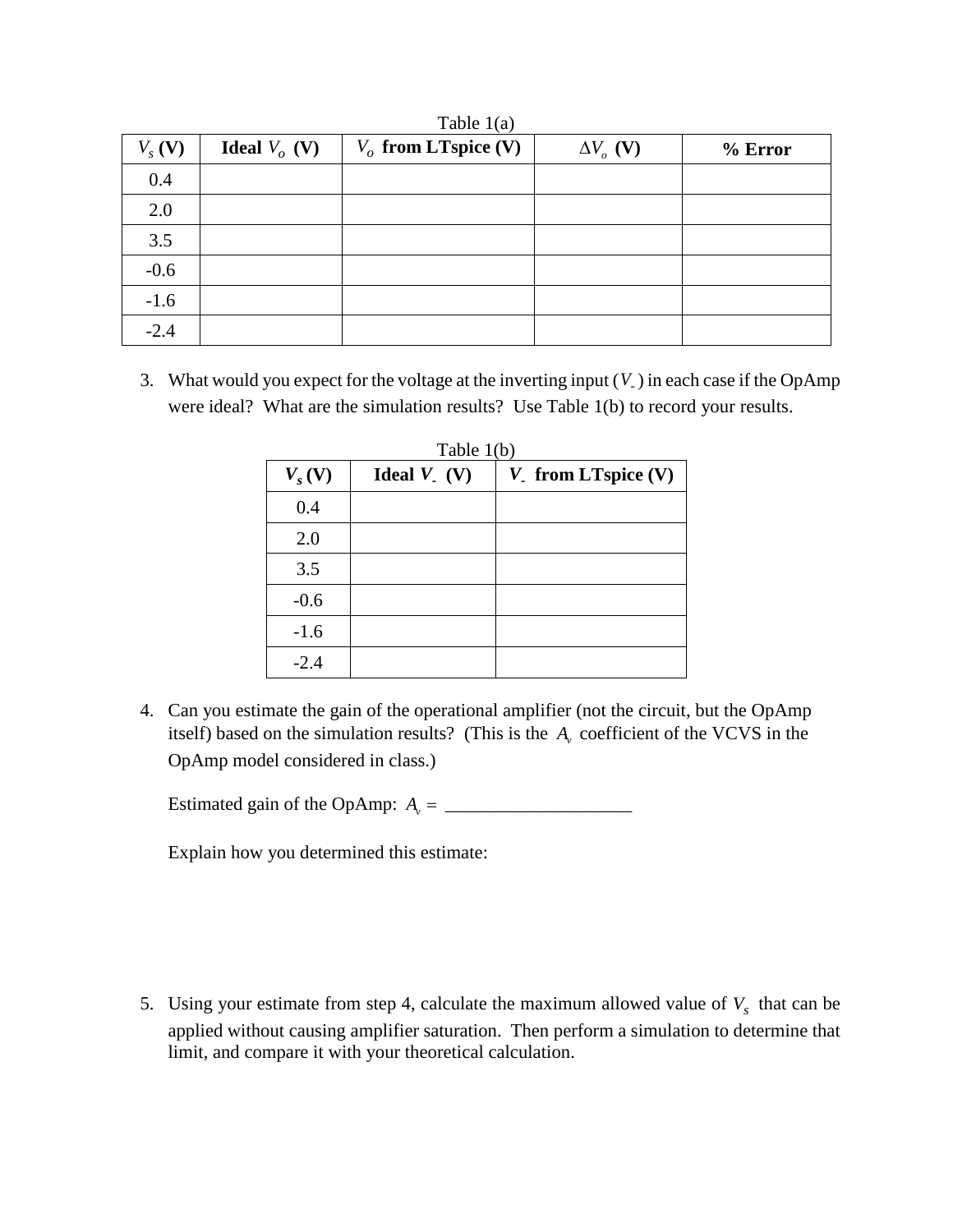Calculated  $V_s$  limit:  $\frac{1}{s}$ 

*Vs* limit from LTspice: \_\_\_\_\_\_\_\_\_\_\_\_\_\_\_\_\_\_\_\_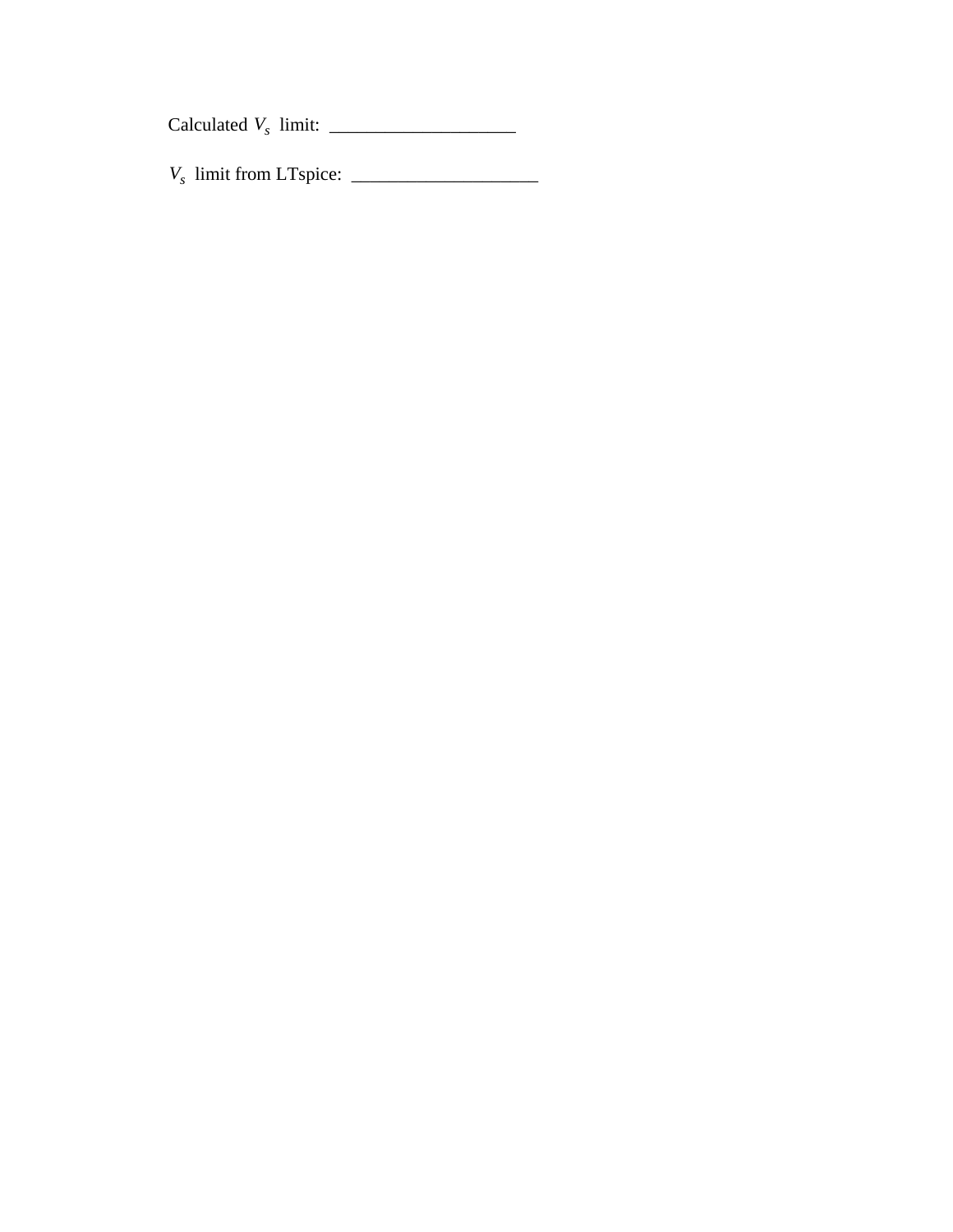## **Exercise 2**

Change  $V_s$  to a sinusoidal source as shown in Figure 2.



Now, do the following:

- 1. Using LTspice, again with the LM741 OpAmp model, perform a transient analysis for 10ms. Plot the output and the input in the same graph and explain your simulation results.
- 2. Change the offset to -500mV and redo the simulation. Plot the output and the input in the same graph and explain your simulation results.
- 3. Change the offset to 2 V and the peak-to-peak amplitude to 1V and redo the simulation. Plot the output and the input in the same graph and explain your simulation results.

## **Exercise 3**

For the circuit shown in Figure 3, assume the OpAmp is ideal and calculate the output voltage for each of the six values of  $V_s$  listed in the first column of Table 3(a). Enter your results in the second column of the table.



Figure 3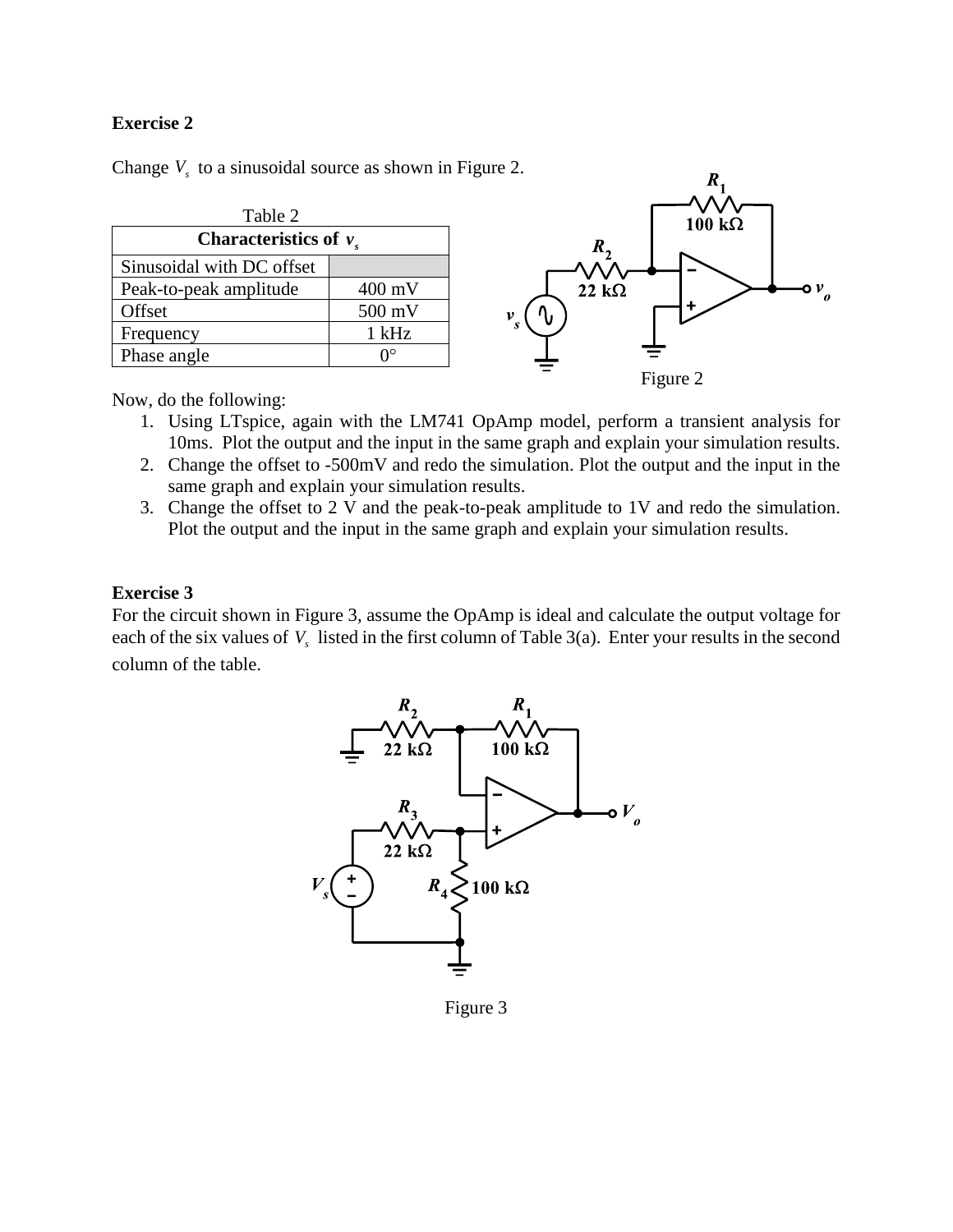| $V_s$ (V) | <b>Ideal</b> $V_a$ (V) | $V_o$ from LTspice (V) | % Difference |
|-----------|------------------------|------------------------|--------------|
| 0.4       |                        |                        |              |
| 2.0       |                        |                        |              |
| 3.5       |                        |                        |              |
| $-0.6$    |                        |                        |              |
| $-1.6$    |                        |                        |              |
| $-2.4$    |                        |                        |              |

Table 3(a)

Now, do the following:

- 1. Build the circuit in LTspice using the LM741 OpAmp model.
- 2. Perform an operating point simulation for each of the six values of  $V_s$  and compare the results by completing Table 3(a).
- 3. What do you expect for the voltage at the inverting input for each of the values of  $V<sub>s</sub>$  if the operational amplifier is ideal? What are the simulation results? Enter your results in Table 3(b).

| $V_s$ (V) | Ideal $V_{.}$ (V) | $V_{.}$ from LTspice (V) | % Difference |
|-----------|-------------------|--------------------------|--------------|
| 0.4       |                   |                          |              |
| 2.0       |                   |                          |              |
| 3.5       |                   |                          |              |
| $-0.6$    |                   |                          |              |
| $-1.6$    |                   |                          |              |
| $-2.4$    |                   |                          |              |

| Table 3(b) |  |  |
|------------|--|--|
|            |  |  |

4. Calculate the maximum allowed value of  $V<sub>s</sub>$  that will avoid amplifier saturation. Then perform a simulation to determine that limit and compare it with your theoretical calculation.

Calculated  $V_s$  limit:  $\frac{1}{s}$ 

*Vs* limit from LTspice: \_\_\_\_\_\_\_\_\_\_\_\_\_\_\_\_\_\_\_\_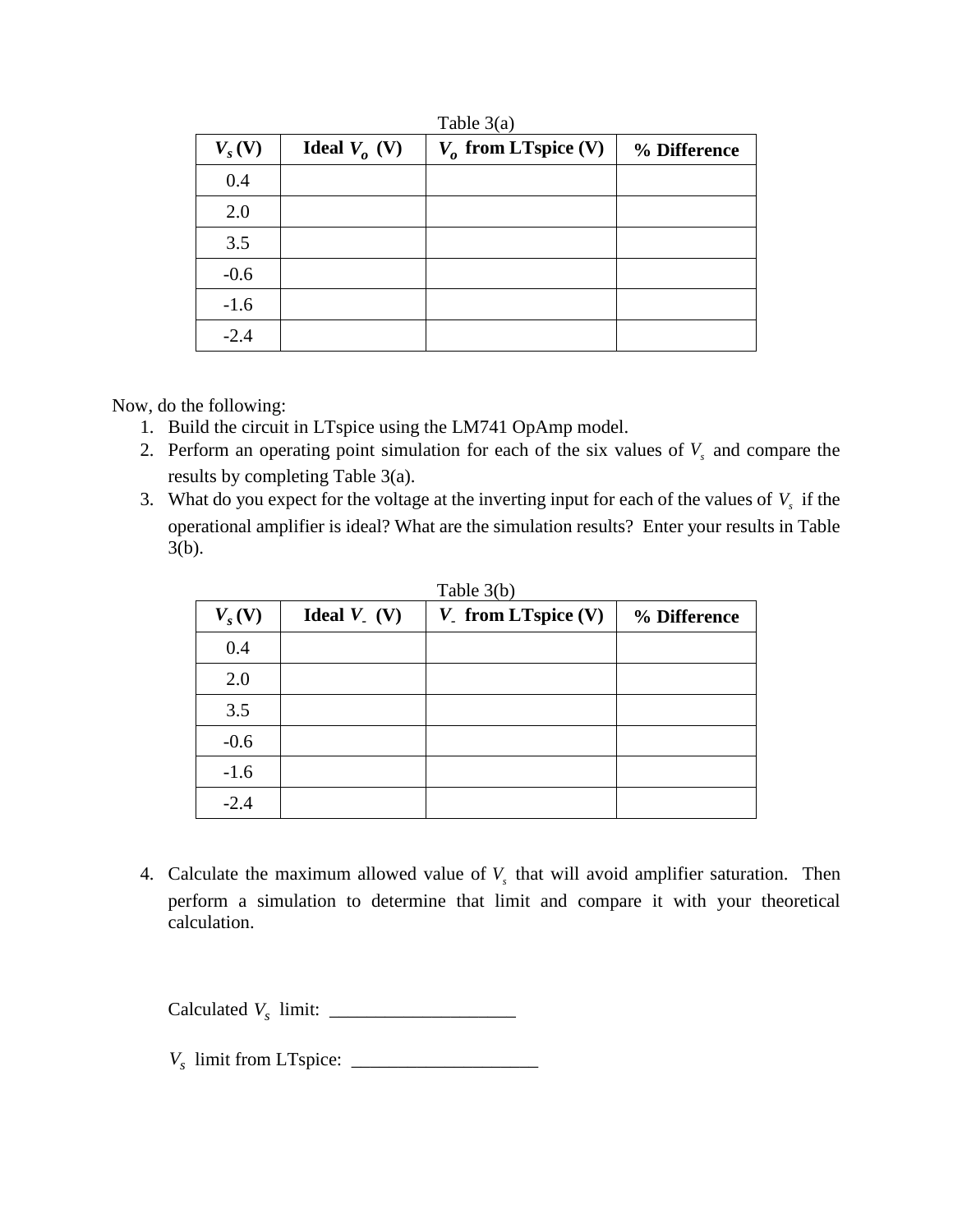## **Exercise 4**

For the circuit shown in Figure 4, assume the OpAmps are ideal and calculate the output voltage for each of the five values of  $R_7$  listed in the first column of Table 4(a). Enter your results in the second column of the table.



Figure 4

 $T_{\rm T}$  11  $4(4)$ 

| $R_7(\Omega)$ | <b>Ideal</b> $V_a$ (V) | $V_o$ from LTspice (V) | % Difference |
|---------------|------------------------|------------------------|--------------|
| 20k           |                        |                        |              |
| 40k           |                        |                        |              |
| 60k           |                        |                        |              |
| 80 k          |                        |                        |              |
| 100k          |                        |                        |              |

Now, do the following:

- 1. Build the circuit in LTspice using the LM741 OpAmp model.
- 2. Perform an operating point simulation for each of the five values of  $R_7$  and compare the results by completing Table 4(a).
- 3. Are  $V_+$  and  $V_-$  always the same for each of the three OpAmps? Use your simulation data to fill in Table 4(b). Is it reasonable to assume zero volts difference between the two input terminals as we do with the ideal OpAmp model?